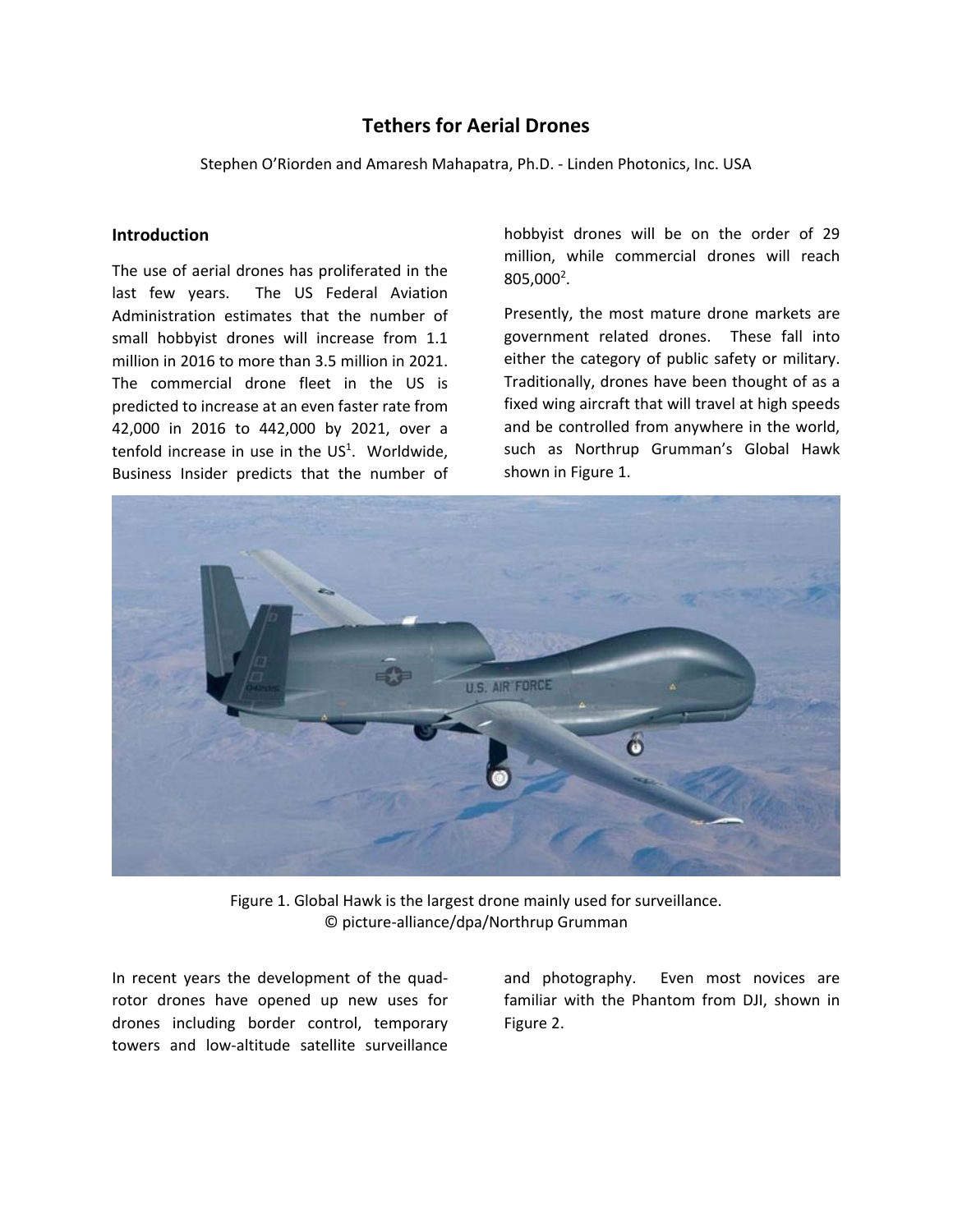



Since the moment drones were introduced, flight time has been a ubiquitous concern. Although there are some hybrid drones, operating on both gas power and batteries, most are solely battery powered. The longest documented autonomously powered drone flight on record is held by Spider Drone of Hungary who operated a muilticopter for 2 hours, 6 minutes and 7 seconds<sup>3</sup>. A hybrid drone called HYBRiX.20 from Quanternium in Spain is claimed to have flown for 4 hours and forty minutes.4 Even with these impressive and increasingly long flights by battery and hybrid powered drones, those drones that intend to perform similar functions to that of an aerostat will need continuous power.

For more permanent aerial vehicles one typically employees an aerostat, like the one shown below in Figure 3 can remain afloat for long periods of time and are used for surveillance or communications. A kite based vehicle is another option. This can be flown in areas of sustained wind, or off of the back of a moving vehicle similar to TALONS (Towed Air-borne Lift of Naval Systems) being developed by MAPC for DARPA. TALONS is shown below in Figure 4. These vehicles remain airborne through passive means (i.e. helium or wind power), and although they are tethered with an electrical cable, the power is for the electronics on the payload.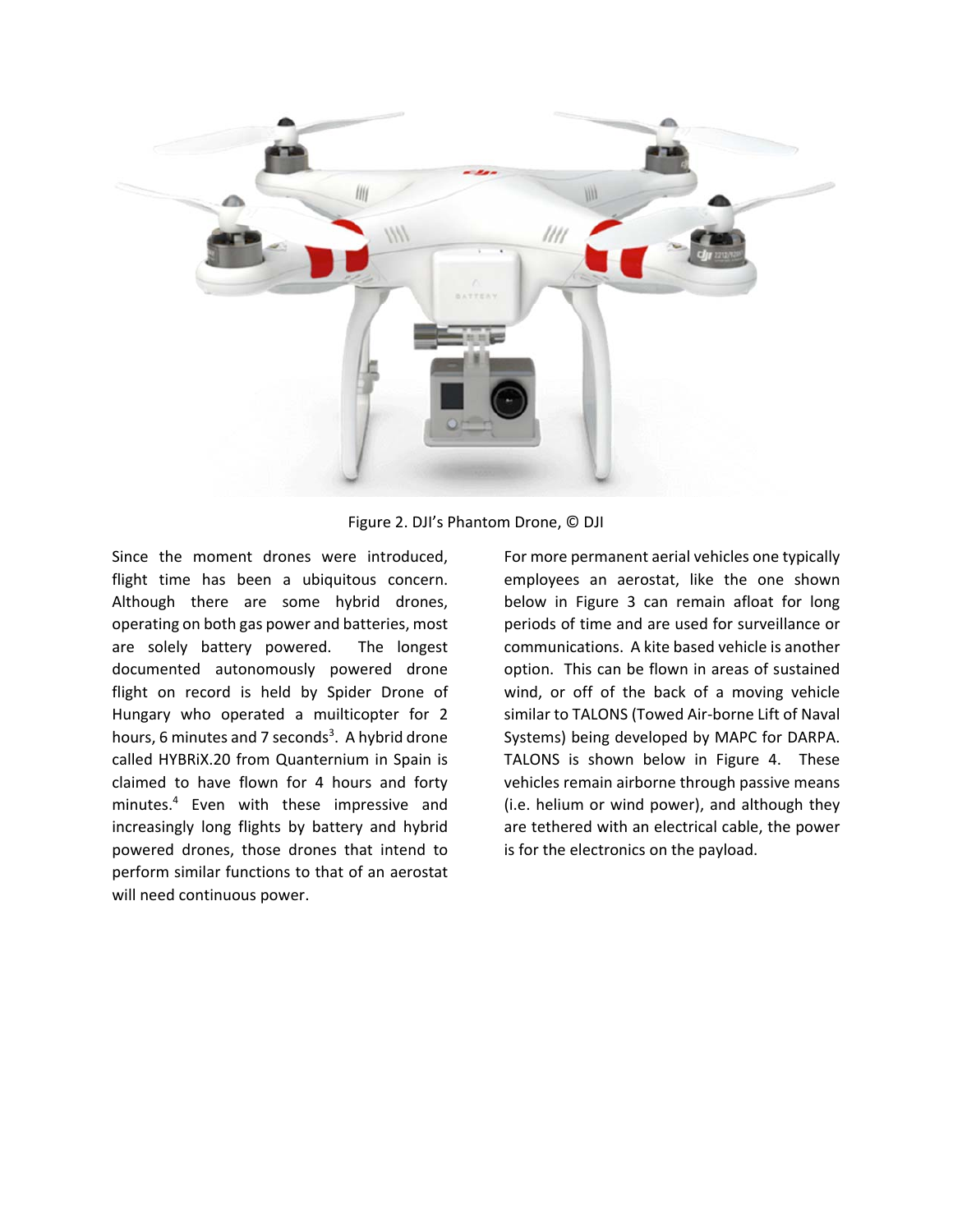

Figure 3. Linden Photonics Hybrid Tether<sup>5</sup>



Figure 4. TALONS Kite with Linden Photonics Hybrid Tether

In order to keep a quadcopter in flight for more permanent uses, one must bring power to the vehicle. Heavy lift quadcopters can currently carry a payload of up to several hundred pounds, but the more weight that is used by a powered tether, the less useful payload the drone can hold. Additionally, there is a problem with altitude. The higher the drone needs to be, the longer the tether. The longer the tether is, the more weight the drone must support. Furthermore, the higher the drone is, the larger the copper conductor gauge needs to be…and copper is heavy.

This need for a lightweight drone tether has spawned a new "micro tether" industry. These small tethers are designed to have maximum performance while minimizing the complexity and weight found in designs used for other applications such as subsea communications.

Development of these specially designed cables involves a balance of performance characteristics that must consider the requirements of the platform and the requirement for low weight, in order to maximize payload, is almost always the primary concern.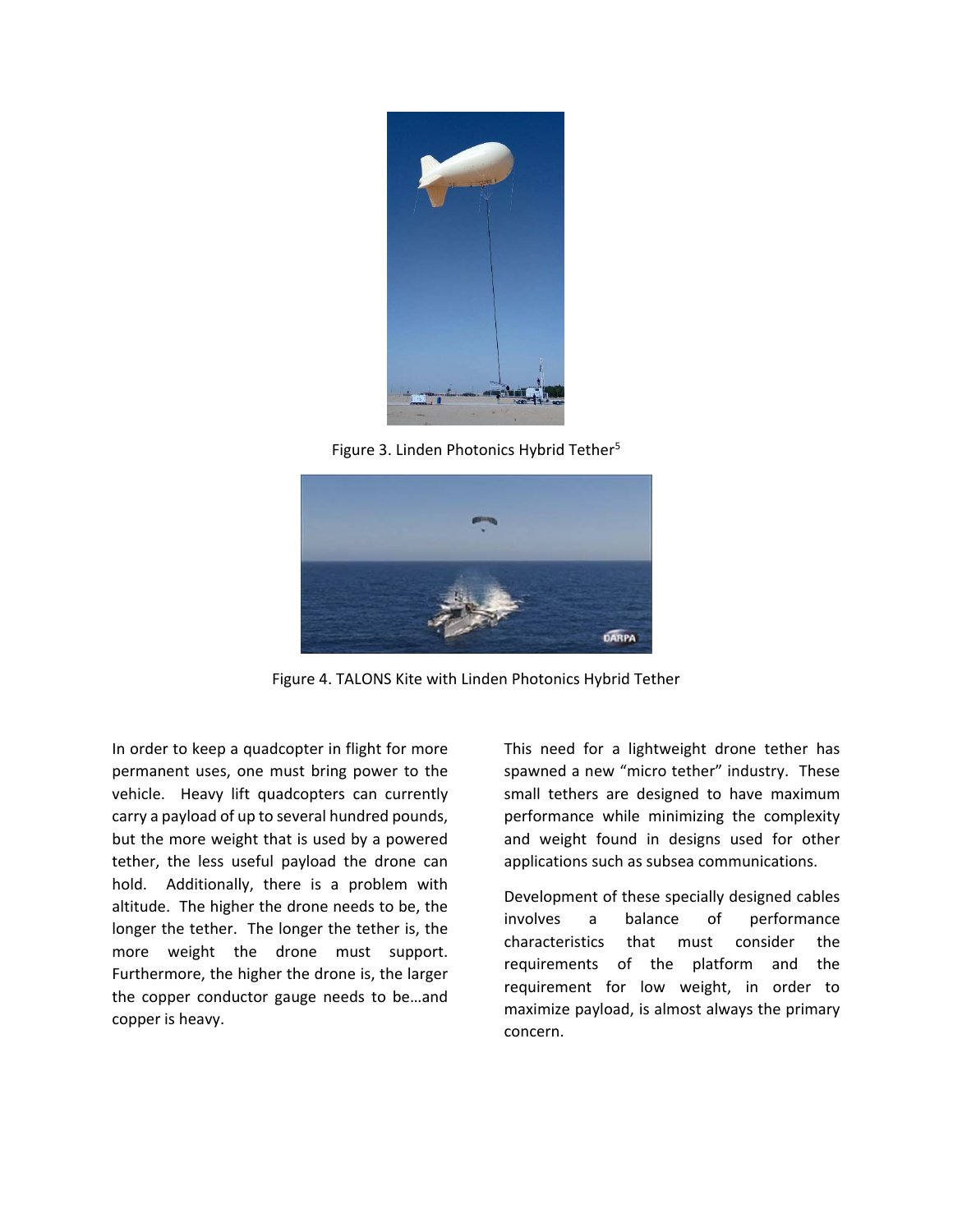### **Cable Design**

The primary weight driver for a cable designer is typically the electrical conductors. Copper has a density of 0.324  $lb/in^3$  (8.96 g/cm<sup>3</sup>). For nickel plated copper the density is effectively the same since nickel has a density of 0.320 lb/in<sup>3</sup> (8.90 g/cm<sup>3</sup>). The lower the gauge of the conductor, the more copper and the higher current carrying capacity. In Figure 5, below, we compare the weight of conductors from 28 gauge to 14 gauge (including the weight of the wire's insulation – in this case standard low temperature PVC and 300V capacity). We see that the weight of the

conductor rises from about 1.4 lb/1,000 ft. (2.08  $g/m$ ) for a 28 gauge wire to 15.6 lb/1,000 ft (23.21 g/m) for a 14 gauge conductor. If the voltage capacity is increased, thus the insulation increased, we see that the weight of increasing to a 600V conductor can be over 50% more depending on the gauge. Other factors that will effect conductor weight include flexibility and temperature rating. A more flexible conductor that is comprised of multiple strands, will weigh more than an equivalent solid conductor. High temperature insulators are generally more dense than low temperature insulators.





The other critical component of electrical cable design that we touched upon before is voltage drop. The longer the cable, the more voltage drop occurs. And as the voltage drops so too does power as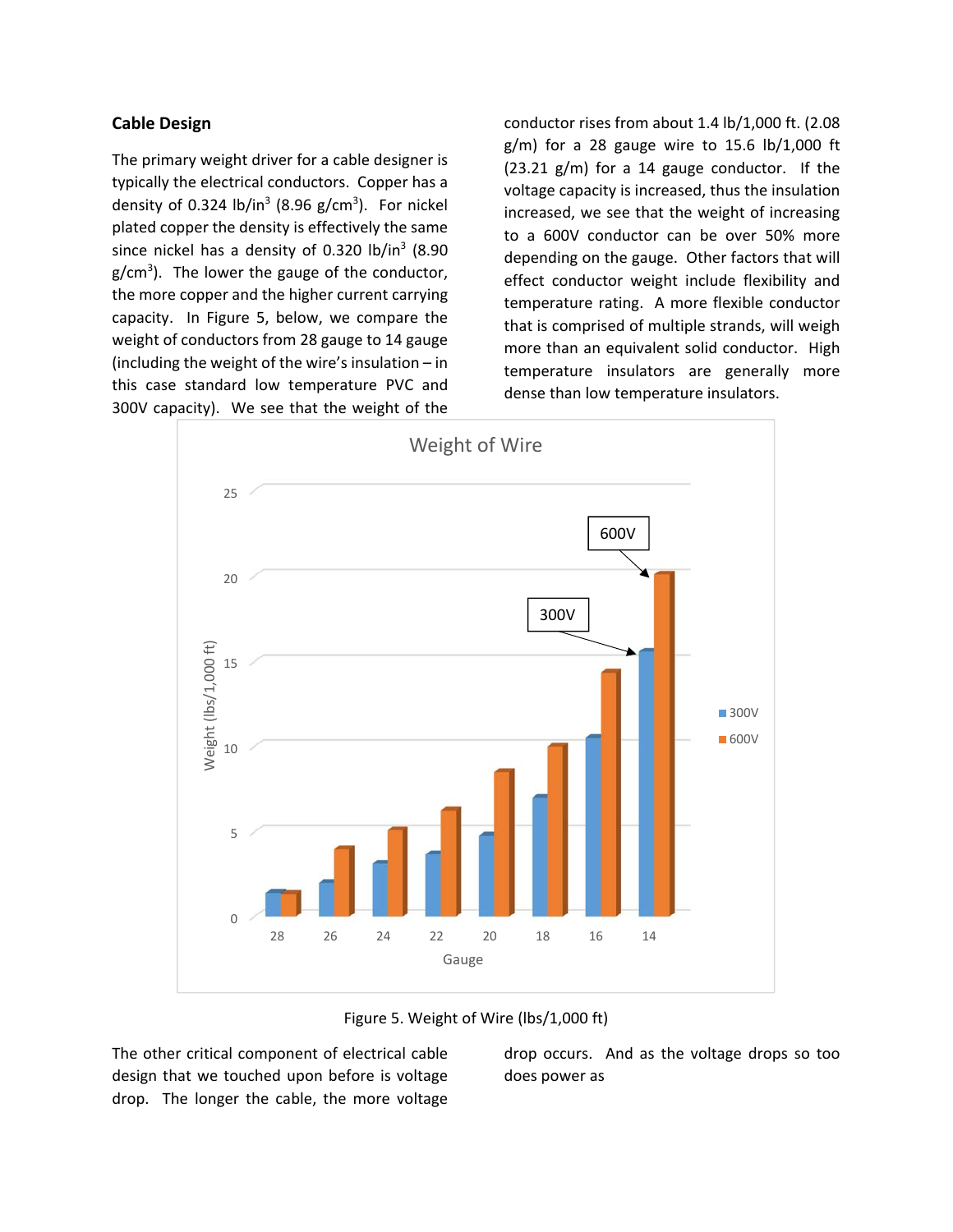Power (Watts) = Amps x Volts

The actual voltage drop can vary depending on for basic causes. The first is the choice of material used for the conductor. Copper is a better conductor than aluminum and will have less voltage drop for a given length and wire size.

Wire size is another important factor in determining voltage drop. Larger wire sizes (those with a greater diameter) will have less voltage drop than smaller wire sizes of the same length.

Still another critical factor in voltage drop is wire length. Shorter wires will have less voltage drop than longer wires for the same wire size (diameter).

Lastly, the amount of current being carried can affect voltage drop levels. Voltage drop increases on a wire with an increase in the current flowing through the wire.

As an example; if we have a 20 AWG conductor 100m in length operating at 300V and 1 amp, the voltage drop along the length will be roughly 2.2%. If we want to increase the length of the cable to 200m but keep the voltage drop the same, we will have to increase the gauge size to 18 AWG. This will increase our linear weight of the single conductor from 4.8 lb/1,000 ft (7.29 g/m) to 7.0 lb/1,000 ft (10.4 g/m). For a pair of conductors we are talking about increasing the total weight from 729g to 2,080g, almost a threefold increase in weight of the conductors.

### **Fiber**

Most cables for tethered drones include one or more fiber optic elements for communications. Fiber communication is a secure form of data transfer not susceptible to physical hacking or Electro Magnetic Interference. Although the fiber elements are not nearly as heavy as their copper counterparts, they still add weight to the overall design and while the actual bare fibers -

250µm in diameter and 0.044 lbs/1,000 ft. (0.066  $g/m$ ) – are extremely lightweight, it is the reinforcing and mechanical protection of these fibers that adds weight to the design. Typically, a bare fiber can be protected at a minimum by applying a thin jacket layer of Hytrel to 900µm, but this would be for a cable used in a stationary installation and usually indoors. For something that will be subjected to the mechanical rigors of a drone tether, one would need to include strength members, traditionally Kevlar, to protect the fiber from longitudinal strain and an outer jacket to protect the fiber from things like compressive forces and even moisture. A traditional 2.0 mm reinforced fiber optic cable that includes Kevlar and an outer jacket of PVC will weight approximately 3.02 lbs/1,000 ft (4.5 g/m).

Typical aerospace cables have requirements either for high temperature operation or radiation resistance. Jacket materials that meet these requirements are often things like fluoropolymers, which are very dense. Teflon, for instance, has a density of 2.15  $g/cm<sup>3</sup>$ . However, in these aerial drone tether applications, the fiber optic element does not usually need the high temperature characteristic of a Teflon.

To find materials that are strong, but lightweight and appropriate for drone tethers we can look to a vastly different industry  $-$  the subsea cable industry. Subsea cables are required to be strong, rugged, moisture resistance and often times have low density either to float or to be neutrally buoyant and match the density of sea water (1.02 g/cm<sup>3</sup>).

Exploiting the properties of certain materials with a density of  $\leq 1$  g/cm<sup>3</sup> one is able to build a fiber optic element with very low density, while not sacrificing mechanical strength. It is possible by using these cables to build a high strength fiber optic element with tensile strength >50 lbs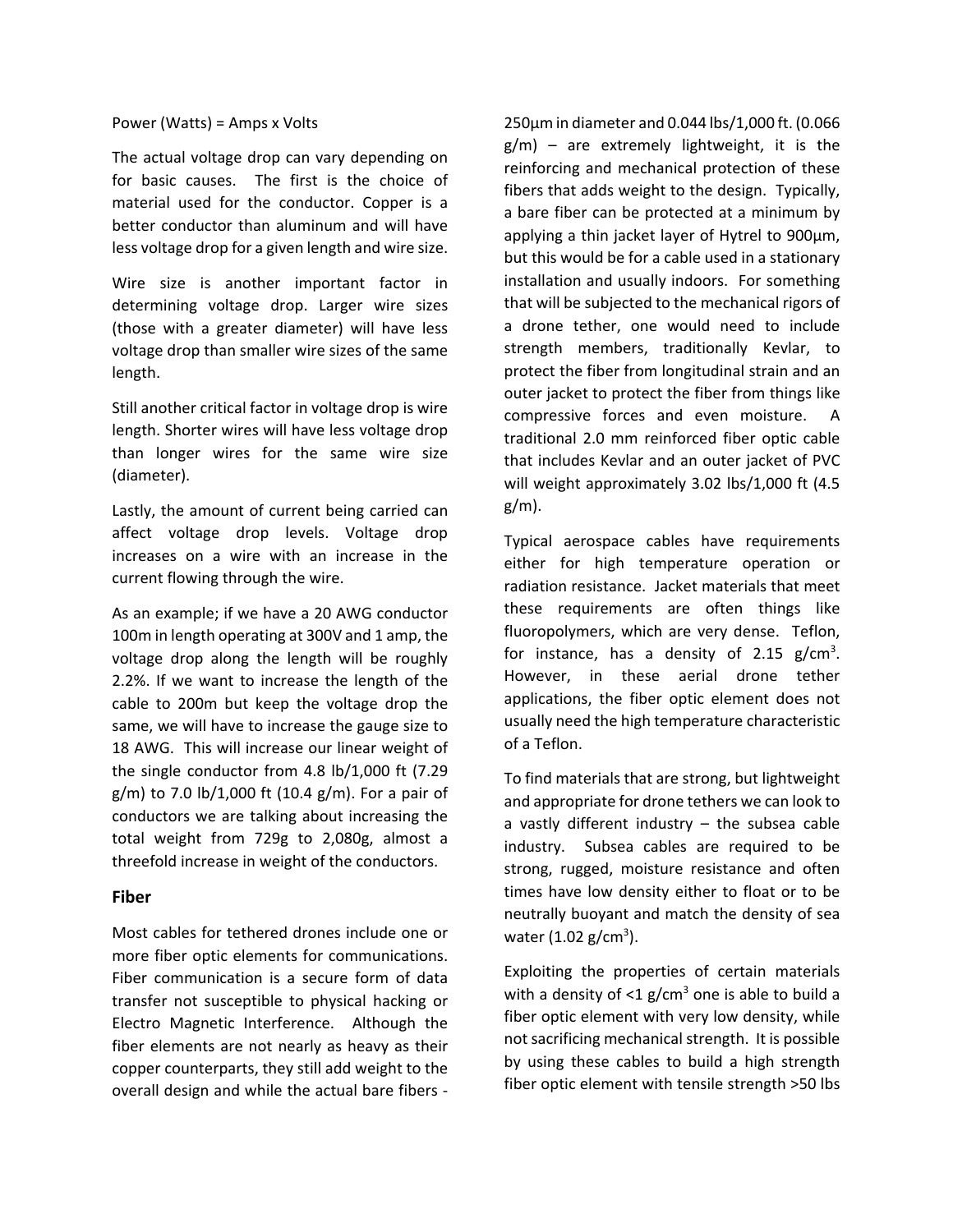(22 kg) and a weight of only 0.4 lbs/1,000 ft. (0.6 g/m) $^6$ .

In a 200m long hybrid tether, the weight from the fiber optic element alone would be almost 2

lbs (0.9kg) for a traditional Kevlar reinforced cable, whereas with a new high strength low weight element, the weight can be reduced to 0.25 lbs (0.11kg) as illustrated below in Figure 6.



Figure 6. Weight of Fiber optic Element in a 200m Long Tether

### **Strength Members**

Many times, tethers for drones will need some strength members to take any strain in the cable above and beyond what one might get from the conductors and fiber elements. The use of steel strength members is not an option due to the weight of such strength members. A synthetic option that is traditionally used in cable design is Kevlar 0.052 lb/in<sup>3</sup> (1.44 g/cm<sup>3</sup>). This is a strong material (20 time that of steel with the same

diameter) and lightweight as compared to steel strength members.

While strength members may not be a necessity in all tethered drone applications, particularly in the case of the smaller quadcopters that are able to hover in place, strength members are a requirement in any aerostat like that shown in Figure 3 or a kite aerostat  $-$  see Figure 7. The tether for this vehicle is shown in Figure 8.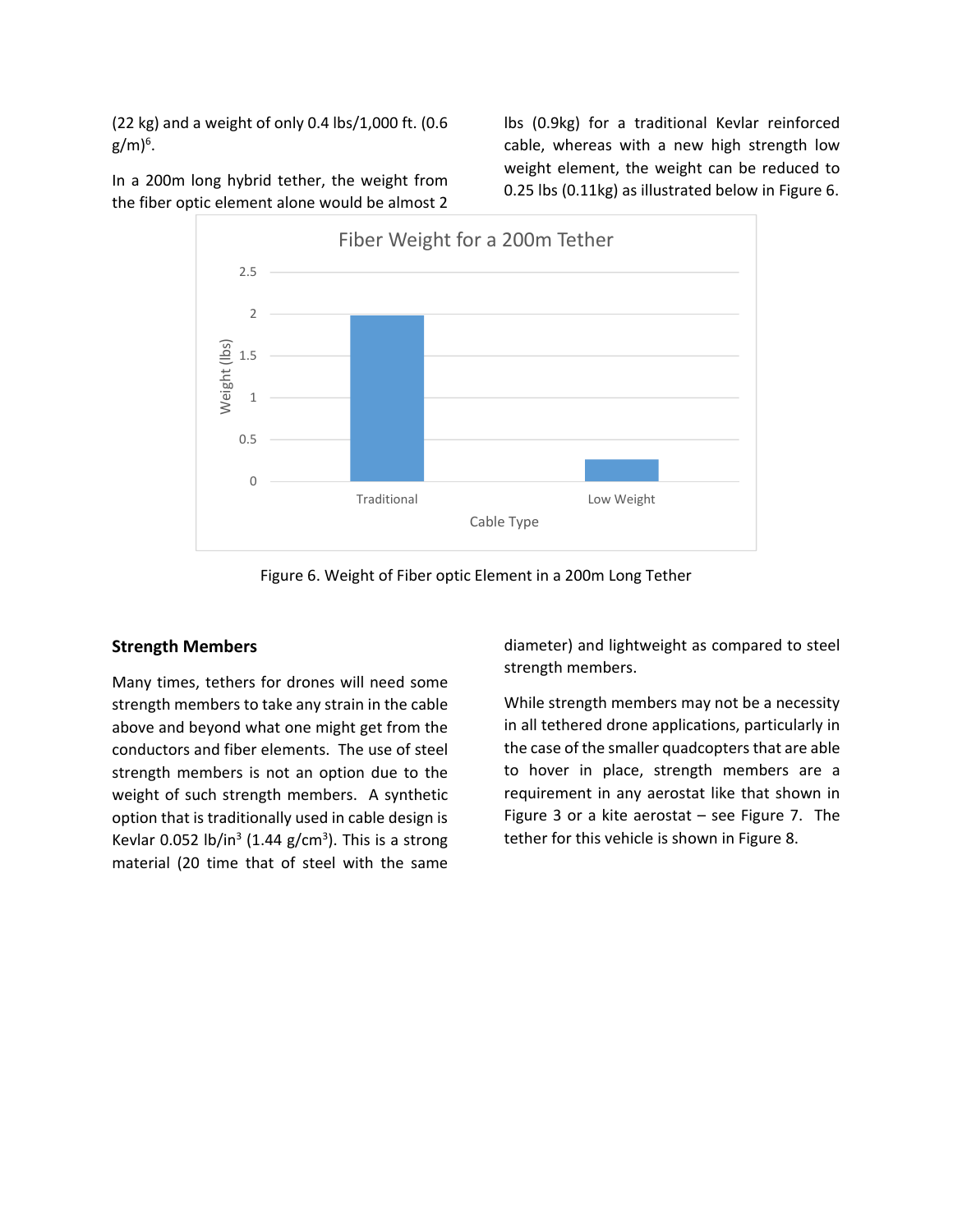

Figure 7. Kite Aerostat Using Tether with 2 Kevlar Strength Members in Parallel.



Figure 8. Linden Photonics Tether with Two (2) Kevlar Strength Members and One (1) Fiber Optic Element.

As a practical example, if one wants a cable with a break strength of approximately 250 lbs. the

design would include eight (8) strands of 1,000 denier Kevlar. The linear weight of the strength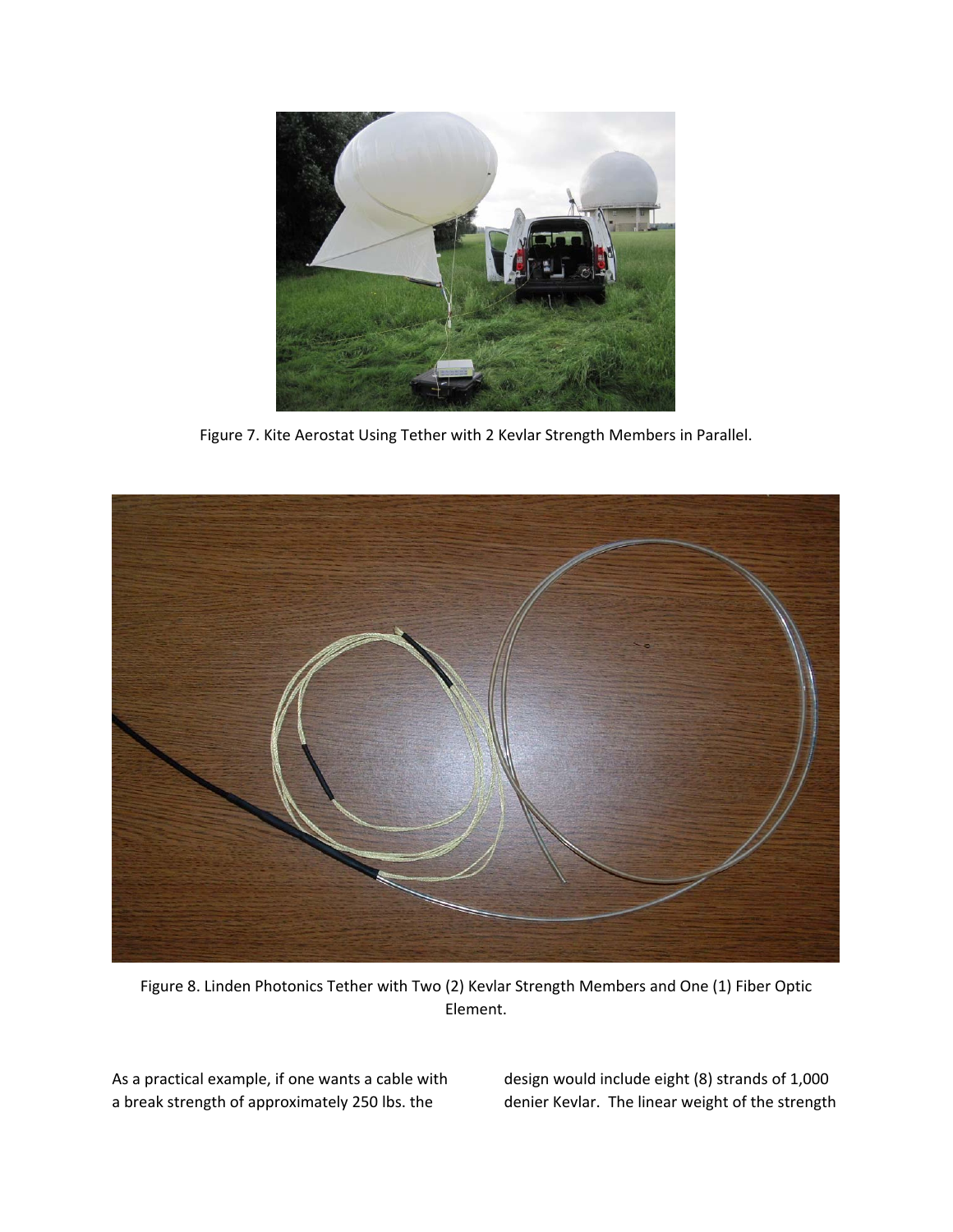member in this case is 0.7 lb/1,000 ft. (1.06 g/m).

Other Synthetic Strength Members

Vectran is a material similar to Kevlar in terms of tensile strength and density/weight, but it does have improved resistance to moisture and high temperature. This alternative strength member might be chosen for a tether that has little protection from the elements inherent in the outer jacket design.

Spectra and Dyneema fall under the classification of ultrahigh molecular weight polyethylene. These low weight strength element are 33% lighter than Kevlar at a density of 0.035 lb/in<sup>3</sup> (0.97 g/cm<sup>3</sup>).

## **Outer Jacketing**

The two main jacket types for these cables are either a traditional extruded jacket which encapsulates the inner elements or as an alternative, a braided outer jacket made from a light material. An example of each is shown in

Figure 9. The pros and cons of each are discussed below.

### Braided

This ultra-lightweight jacketing serves the purpose of holding the multiple inner elements together into a single cable. It is extremely lightweight, but it is porous, can be susceptible to abrasion and adds to the stiffness of the cable. If an internal drain wire with aluminum/mylar tape wrap is required in the design, the stiffness of this cable may be prohibitive to some applications.

### Extruded

The extruded jacket is a continuous jacket that will protect better from the elements, be more resistant to abrasion and be more flexible than the braided outer jacket. However, it is heavier. Even for small cables with a diameter in the range of 0.120" (3 mm) the use of an extruded jacket will add roughly 1 lb/1,000 ft.  $(1.49 \text{ g/m})$ to the weight of a tether as compared to the braided jacket.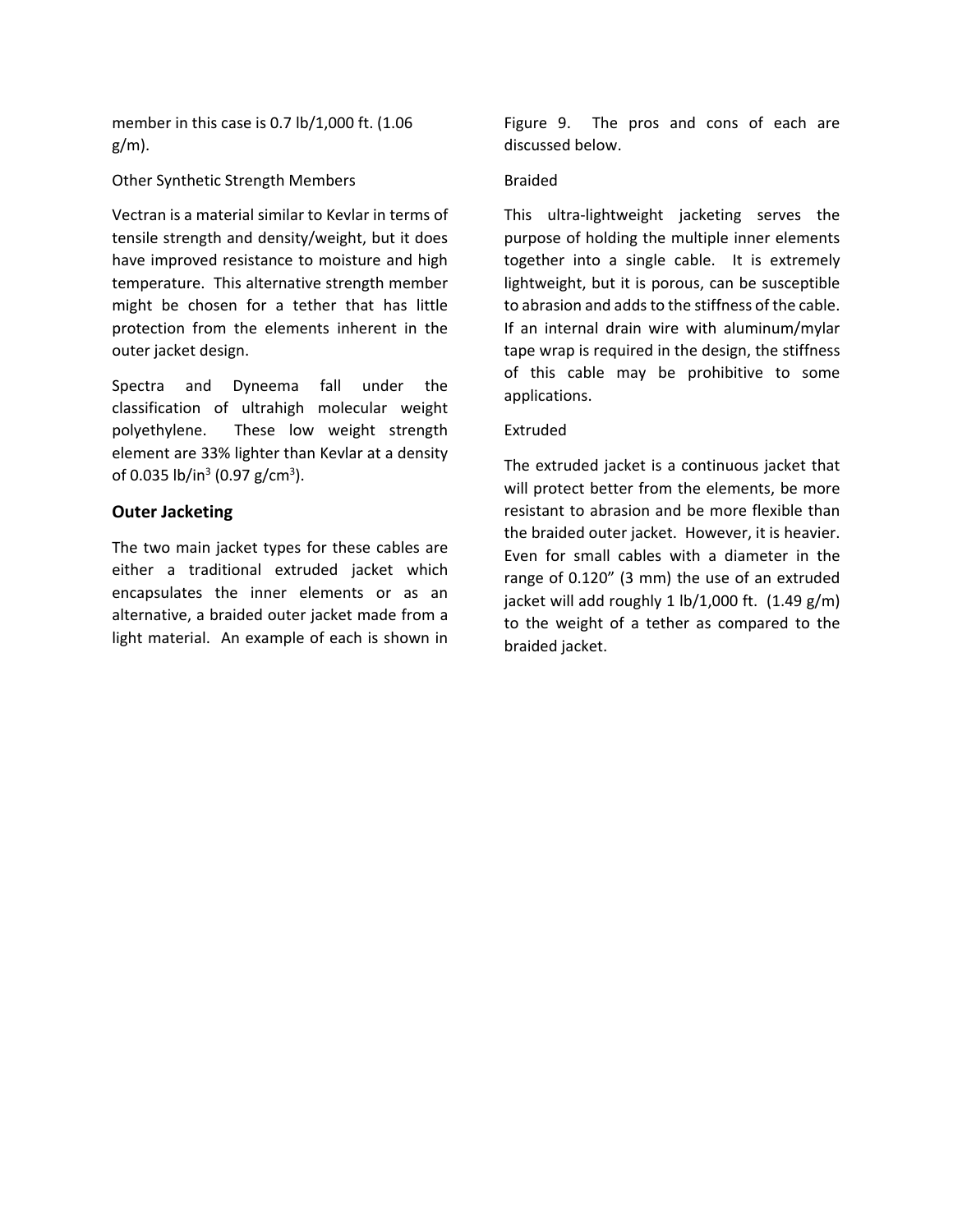

Figure 9. A Hybrid MicroTether with Braided Jacketing (left) and Extruded Jacketing (right).<sup>7</sup>

# **Conclusion**

Tethers for aerial drones is a new and emerging market. The design of these cables can call on lessons learned in other industries like aerospace, terrestrial robotics and even subsea ROVs. Various factors such as weight, communications, power requirements and mechanical performance must be considered in relation to each specific application.

## **References**

1 https://www.reuters.com/article/us-usadrones/u-s-commercial-drone-use-to-expandtenfold-by-2021-government-agencyidUSKBN16S2NM

2 https://www.businessinsider.com/droneindustry-analysis-market-trends-growthforecasts-2017-7

3

http://www.guinnessworldrecords.com/world-